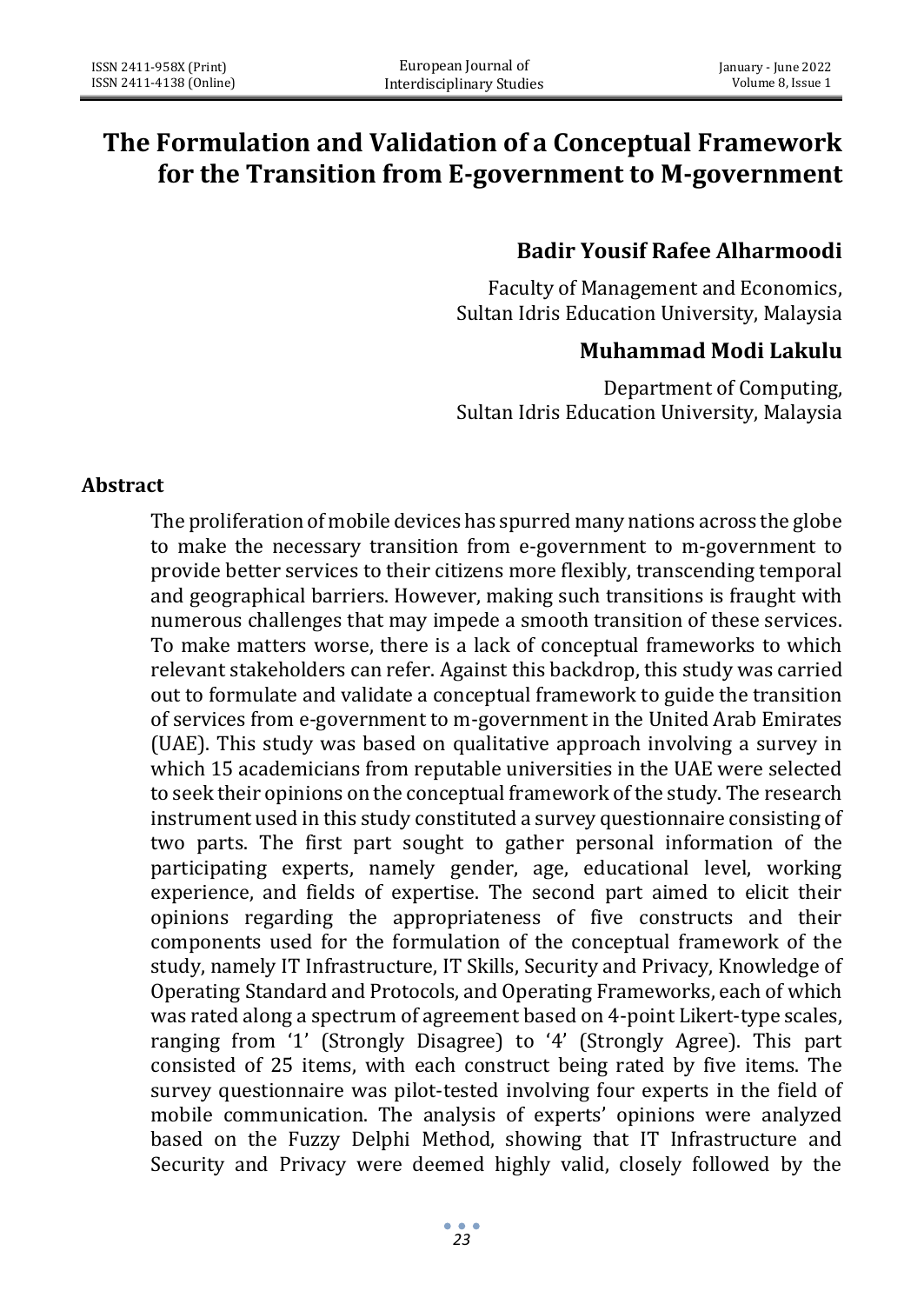remaining constructs, namely IT skills, Operational Frameworks, and Knowledge of Standards and Protocols. Likewise, all of their components were also deemed highly valid. The above findings strongly suggest that all the five constructs as well as their components are crucial aspects that may have significant impacts on the transition of services from e-government to m-government in the UAE. From the practical standpoint, the validated conceptual framework help provide a greater insight into the understanding of potential challenges that relevant stakeholders have to face as they embark on making such an ambitious transition. However, more studies are required to examine the usability of the proposed conceptual framework for the transition of services from e-government to m-government from the perspective of practitioners working in the related fields.

**Keywords**: e-government, m-government framework

### **Introduction**

Lately, organizations around the globe has been paying strong emphasis on the efficiency of business transactions, which has been spurred by the rapidly increasing advancements in a wide range of technologies. In particular, the advent of electronic government, also known as e-government, has drastically altered the business realm by employing information and communication technology (ICT) to improve the efficacy of government services of many nations to serve their citizens, employees, businesses, and agencies through web-based internet applications (OECD/International Telecommunication Union, 2011). Around the world, various federal, state, and local governments have applied various e-government initiatives to enable the purchase of goods and services, the delivery of information and forms, and submission of bids and proposals (GAO et al., 2001). These online services offer many benefits to both citizens and governments of many nations. From the public perspective, e-government is an efficient strategy of modernizing information acquisition, thereby reducing the cost of a business transaction. It is also an effective strategy of providing an array of information to citizens and private business ventures through the Internet. From the governmental standpoint, e-government plays a major role in information dissemination for the public, thereby facilitating the implementation of government services, transactions, policies, and resource distributions across agencies which results in agencies experiencing significant cost reductions and improved efficiency, with citizens receiving faster, more convenient services. In recent years, the public, including government employees working in various organizations, have witnessed the proliferation of mobile devices that expedited the transition from e-government to m-government, also known as (Mobile government), as more people are becoming more aware of the importance of mgovernment, which they can gain access to anytime, anywhere using their mobile devices (Pandey & Sekhar, 2013; Song, 2005).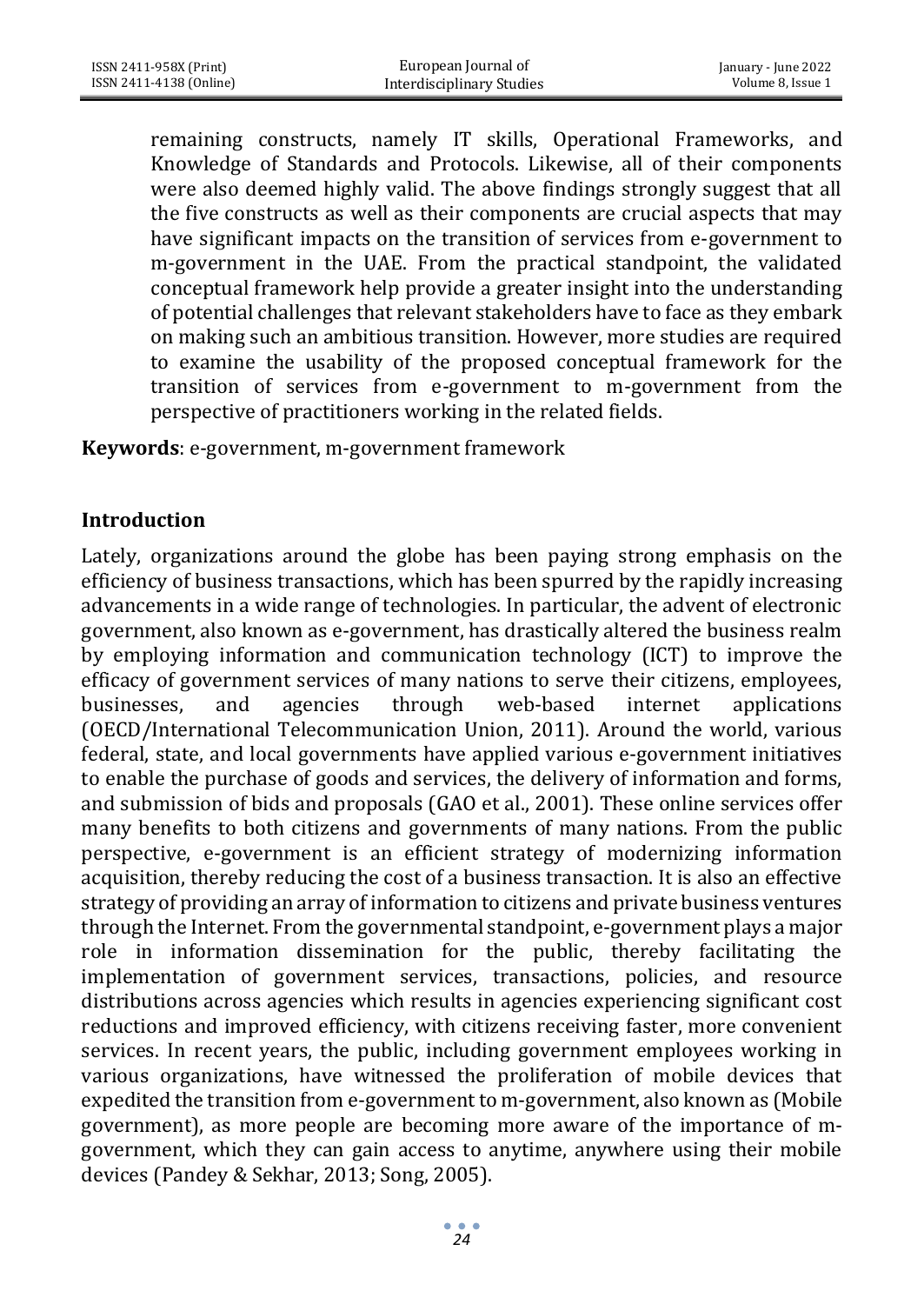### **Mobile-Government**

Essentially, m-government is an extension or evolution of e-government through the utilization of mobile technologies for public service delivery (Oui-Suk, 2010). Mgovernment involves the utilization of different mobile devices, such as Personal Digital Assistants (PDAs), handheld operated devices, smartphones, and cellular phones, to access governmental services. Essentially, M-government has several unique features that can significantly improve the delivery of governmental services, such as providing non-stop, fast, and reliable services throughout the year, adapting to changes quickly, and devising solutions to challenges, and facilitating people's lives.

However, the transition from e-government to m-government has several challenges (Song, 2005; Sharma & Gupta, 2004; Weerakkody et al., 2007), which encompasses both social and technical dimensions, such as people's awareness, the privacy of information, data security, trust, and technology training skills (Abu-Shanab, 2012; Al-Shboul et al., 2014; Qader & Kheder, 2016). In this respect, several researchers have outlined some of the challenges that include cultural, political, structural, legal, social and administrative aspects (Abu-Shanab, 2012; Al-Thunibat et al., 2010; Antovski & Gusev, 2005; El-Kiki & Lawrence, 2007; Fasanghari & Samimi, 2009; Kim et al., 2004; Mukherjee & Biswas, 2005). For example, in Jordan, Aloudat et al. (2014) investigated several challenges and barriers, such as trust information security and privacy concern, which were associated with the adoption and acceptance of mgovernment.

Like other aspiring nations, the United Arab Emirates has also been compelled to implement m-government to meet its citizens' need for services that are easily accessible anywhere, anytime. In 2015, the two-year deadline imposed by the UAE's government for m-government services to be implemented across all governmental organizations had passed, culminating in a remarkable milestone that witnessed the implementation of its m-government peaking at 96.3%, encompassing 337 important governmental services offered by 41 governmental entities. Admittedly, an implementation rate at 100% would be extremely difficult to achieve due to various challenges. A report published by Telecommunications Regulatory Authority (TRA) - UAE (November 24, 2015) indicated its governmental entities faced several key challenges in implementing m-government services, such as interoperability, integration efficiency, data privacy, security, user-friendly applications, and accessibility.

As highlighted in the above report, in rushing to meet the deadline (in May 2015) set by the UAE's government to transform services from websites to mobile applications, many of its government entities had to face several challenges in ensuring the quality of applications, the security of information as well as the effectiveness of the applications in terms of their usability, which were highly challenging to small entities that typically lacked essential infrastructures and technical skills. As such, an implementation rate at 100% was practically impossible to achieve given such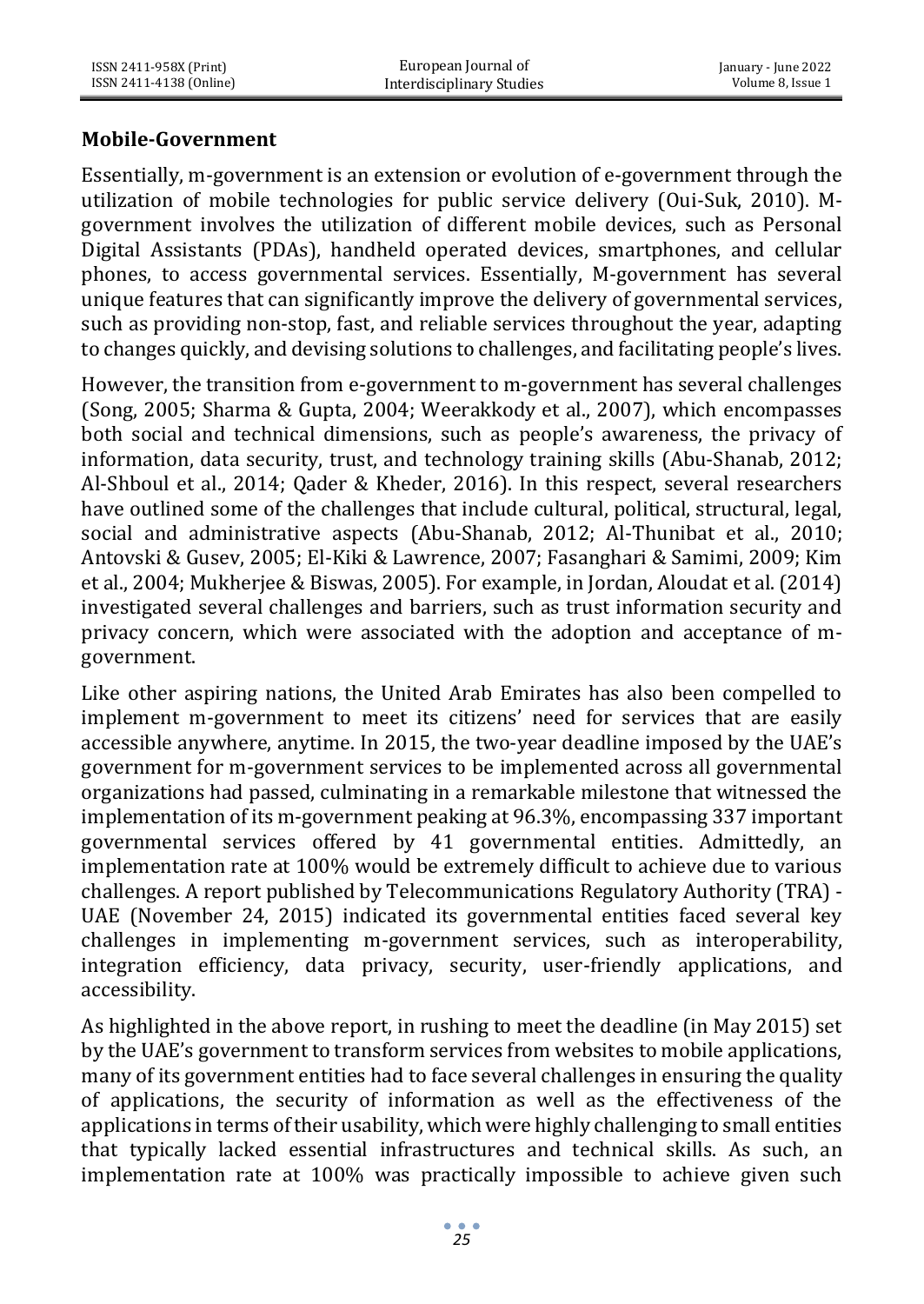challenges. The above problem evoked considerable interest that motivated the researchers, who was as a government employee with expertise in communication and computer engineering, to investigate the challenges and barriers faced by most of UAE's governmental entities that hindered a complete transition from egovernment to m-government within the given time frame.

This study, therefore, focused on exploring these challenges as well as identifying ways to evaluate a framework for m-government standards, protocols, and opportunities for various business engagements.

Against the backdrop discussed above, three research questions were formulated to guide this research:

What are the challenges faced by various UAE'S governmental and private business organizations in making a smooth transition of services from e-government to mgovernment?

What will be the appropriate conceptual framework to facilitate the transition of services from e-government to m-government?

What will be the effective method to validate the proposed conceptual framework?

Correspondingly, three research objectives were formulated to address the above research questions:

To identify the challenges faced by UAE'S governmental and private business organizations in making a smooth transition of services from e-government to mgovernment.

To formulate a conceptual framework to facilitate the transition of services from egovernment to m-government.

To validate the proposed conceptual framework for the transition of services from egovernment to m-government using the Fuzzy Delphi Method.

## **Development of the Conceptual Framework of the Study**

The study employed a systematic review of literature to identify the challenges and opportunities for the transition from e-government to m-government. Specifically, relevant articles published from 2012 to 2017 that were available from several leading electronic digital data bases, namely IEEE Xplore, Science Direct, Scopus, Springer Link, Web of Science, and Google Scholar. This process helped to facilitate the formulation of the conceptual framework of the study regarding the challenges in the transition from e-government to m-government, which led to the identification of five categories of challenges that constituted the study constructs (see Figure 2.3), namely IT Infrastructure (Ndou, 2004; Sharma & Gupta, 2004), IT Skills (Al-Shboul et al., 2014; Tair & Abu-Shanab, 2014), Security and Privacy, Knowledge of Operating Standard and Protocols (Akram & Malik, 2012; Al-Hujran, 2012; Alshehri et al., 2012;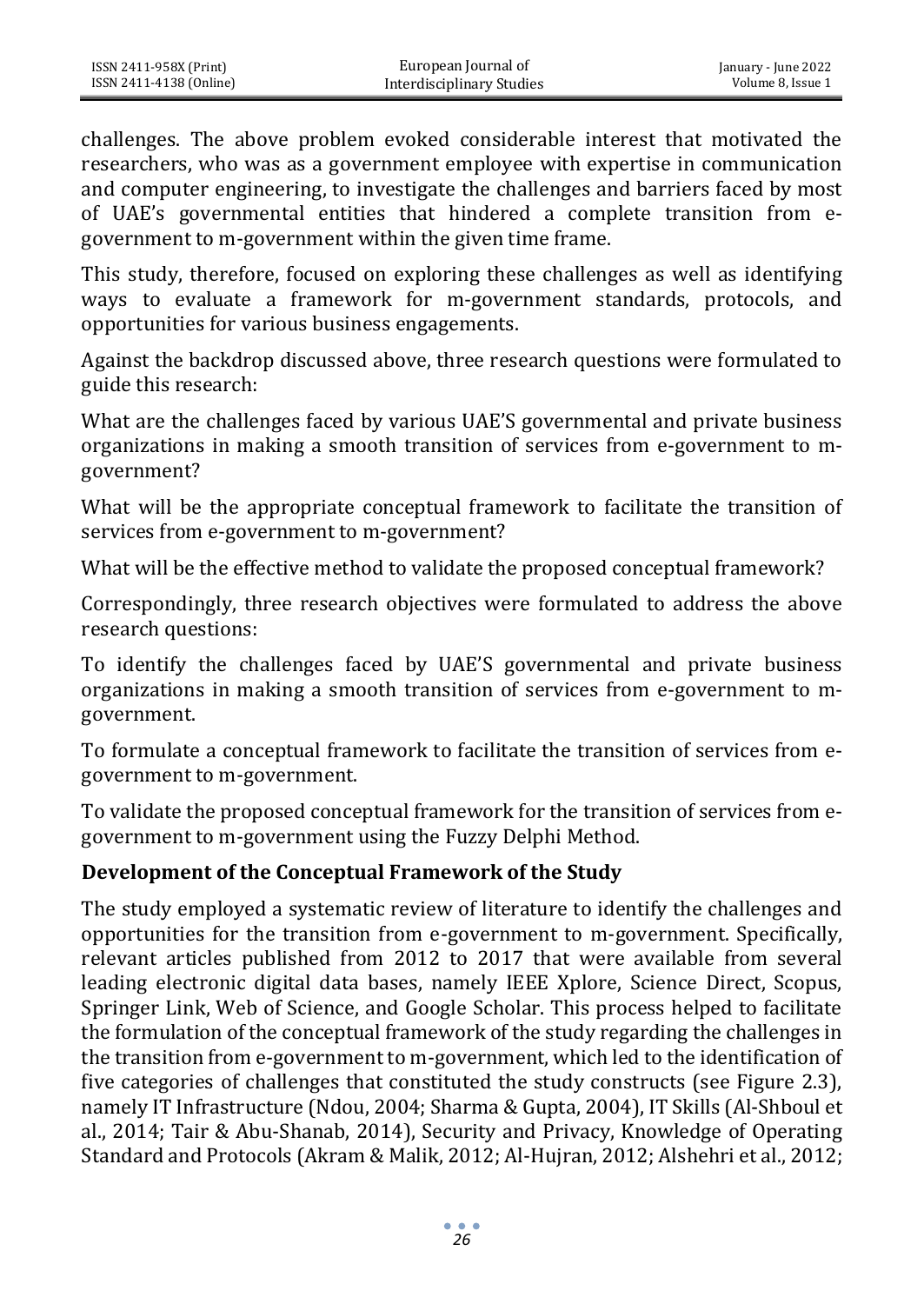Hung et al., 2013; Shareef et al., 2014), and Operating Frameworks (Qader & Kheder, 2016).

The five categories formed the basis for the formulation of the conceptual framework to highlight the main constructs of the study, which were examined based on the opinions of employees of selected governmental and private organizations in Dubai in the UAE through a survey. Figure 1 shows the proposed conceptual framework of the study consisting of five constructs with several components identified through the literature review.



**Figure 1**: The proposed conceptual framework of the study

# **Methodology**

## **Participants**

A total of 15 academicians from several reputable universities in the UAE were selected as the experts, comprising six (6) senior lecturers, three (3) assistant professors, four (4) associate professors, and two (2) professors, whose opinions were sought through a survey to validate the conceptual framework of the study. As stressed by Turoff (2002), a panel consisting of experts from 10 to 50 is deemed suitable to ascertain expert opinions, depending on the available resources. In this study, the experts in the area of the study were scarce, thus the 15 experts selected were considered acceptable. Specifically, they were selected because of their strong knowledge and vast experiences in the mobile and wireless communication technology. Table 1 summarizes the background of the experts selected for the Fuzzy Delphi method.

## **Procedure**

All the 15 experts were contacted at their respective institutions to elicit their feedback or opinions regarding the appropriateness of the five study constructs that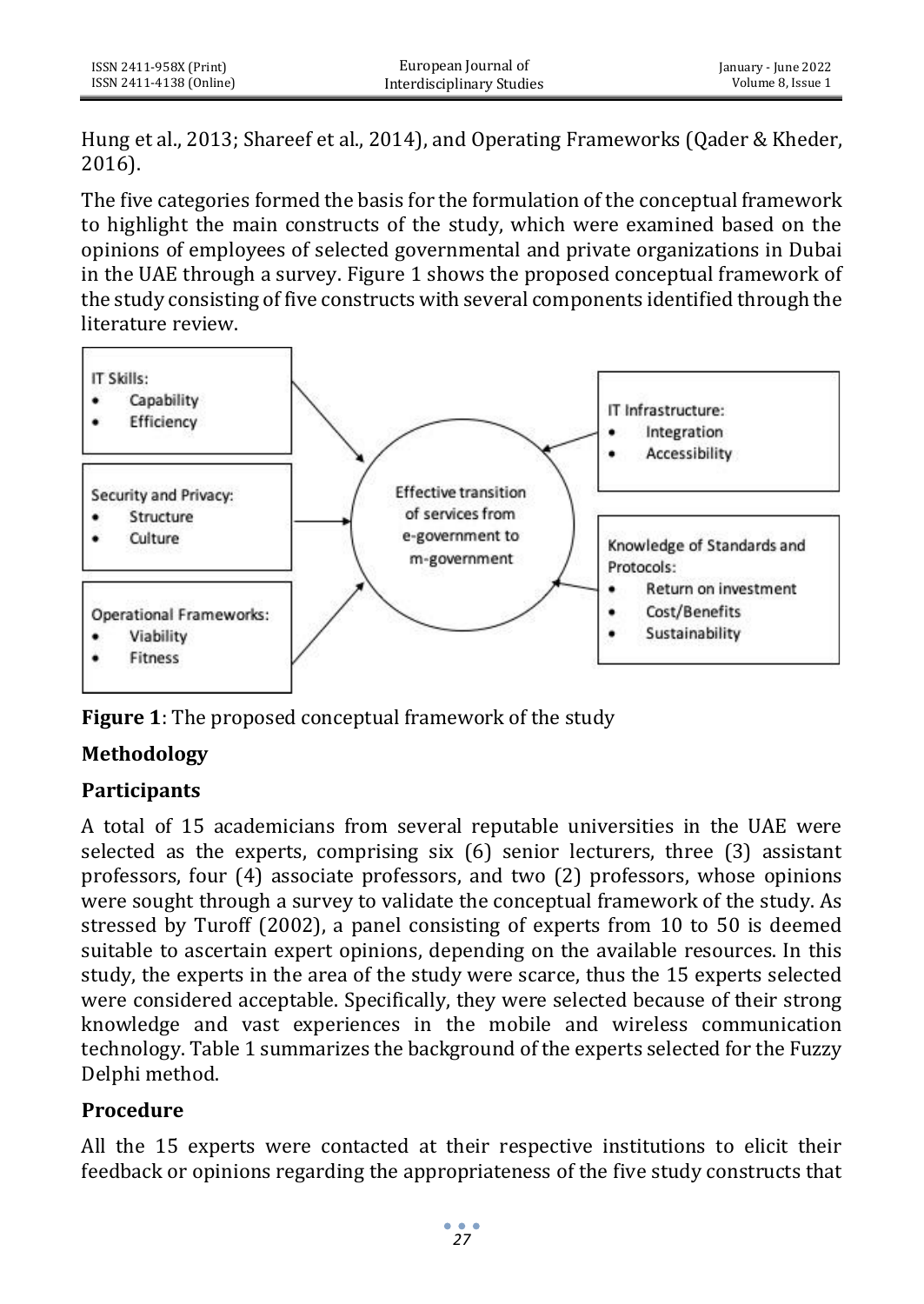constituted the conceptual framework of the proposed study. Survey questionnaires and relevant materials were sent to the experts by emails together with a cover letter, informing them the main purpose of the research, detailing the procedure that they were required to follow to answer the survey questions, and thanking them for the participation in the survey. They were given ample time to go through the questionnaires and reminded to submit the filled out questionnaires accordingly based on a given deadline

#### **Instrument**

The research instrument used in this study constituted a survey questionnaire consisting of two parts, which was used to gather experts' opinions regarding the framework constructs. The first part sought to gather personal information of the participating experts, namely gender, age, educational level, working experience, and fields of expertise. The second part aimed to elicit their opinions regarding the appropriateness of the five study constructs, namely IT Infrastructure, IT Skills, Security and Privacy, Knowledge of Operating Standard and Protocols, and Operating Frameworks, each of which was rated along a spectrum of agreement based on 4 point Likert-type scales, ranging from '1' (Strongly Disagree) to '4' (Strongly Agree). This part consisted of 25 items, with each construct being rated by five items. The survey questionnaire was pilot-tested involving four experts in the field of mobile communication.

### **Data Analysis and Results**

This section provides a detailed account of the analysis of data undertaken in this study. This section highlights and summarizes the results of both descriptive and inferential statistical analysis. Data were analyzed using the Statistical Package for Social Sciences (SPSS). Table 1 summarizes the demographic backgrounds of the selected experts.

| Expert#   | Job title    | Years of experience | Field of expertise            |
|-----------|--------------|---------------------|-------------------------------|
| Expert 1  | S. Lecturer  | 5                   | Web Design                    |
| Expert 2  | S. Lecturer  | 5                   | Web Design                    |
| Expert 3  | S. Lecturer  | 7                   | App. Design and Development   |
| Expert 4  | Asst. Prof.  | 10                  | Information system            |
| Expert 5  | Asst. Prof.  | 10                  | Information system            |
| Expert 6  | Asst. Prof.  | 10                  | Web Design                    |
| Expert 7  | S. Lecturer  | 13                  | Web Design                    |
| Expert 8  | Prof.        | 25                  | Information system            |
| Expert 9  | Prof.        | 22                  | Information system            |
| Expert 10 | S. Lecturer  | 6                   | App. Design and Development   |
| Expert 11 | S. Lecturer  | 6                   | App. Design and Development   |
| Expert 12 | Assoc. Prof. | 10                  | <b>Information Technology</b> |
| Expert 13 | Assoc. Prof. | 10                  | <b>Information Technology</b> |
| Expert 14 | Assoc. Prof. | 11                  | App. Design and Development   |

**Table 1**: The demographic backgrounds of the selected experts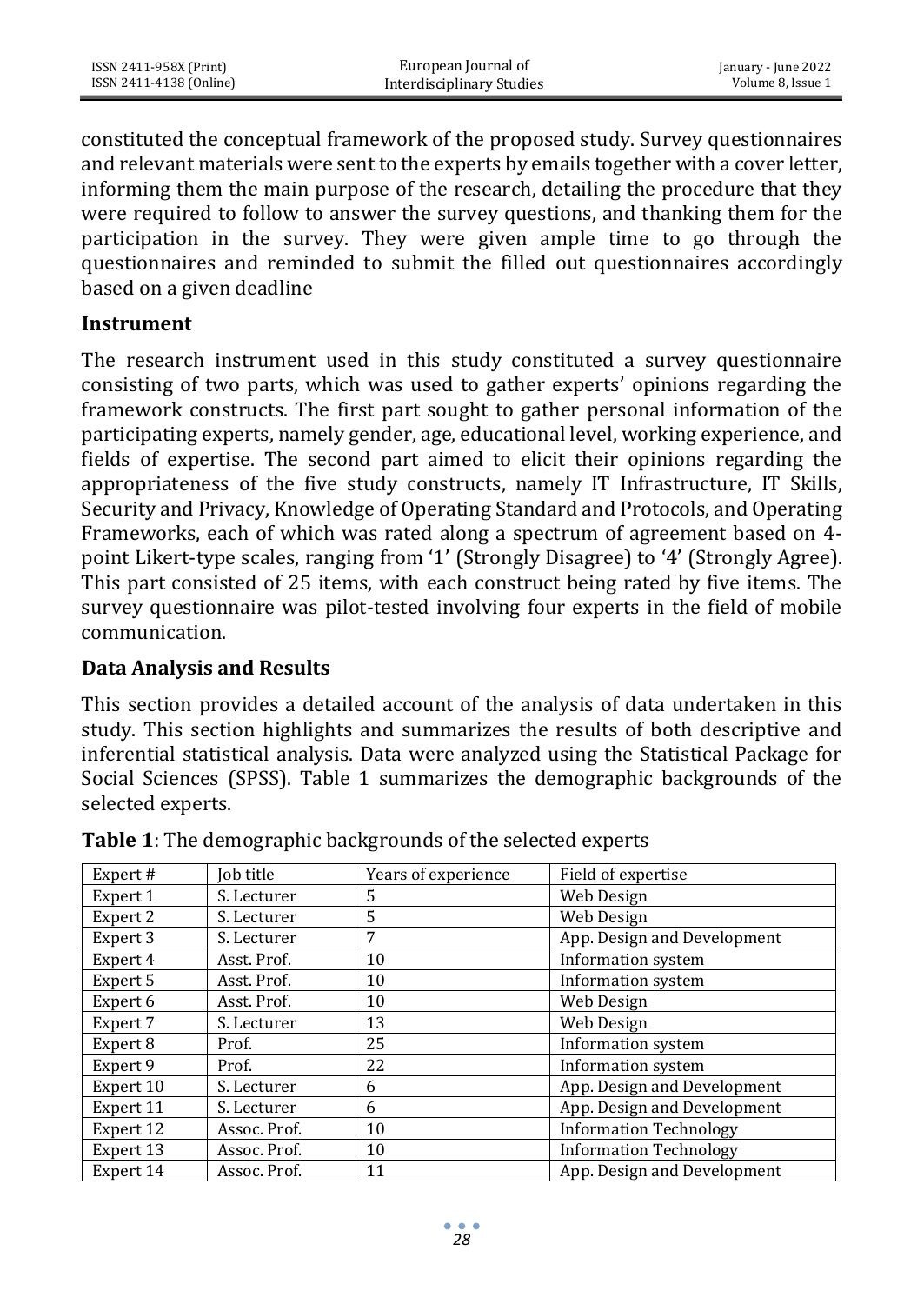| ISSN 2411-958X (Print)  | European Journal of       | January - June 2022 |
|-------------------------|---------------------------|---------------------|
| ISSN 2411-4138 (Online) | Interdisciplinary Studies | Volume 8, Issue 1   |
|                         |                           |                     |

|        |                      | -  |                                   |
|--------|----------------------|----|-----------------------------------|
| LXDer" | Assoc.<br>rot.<br>__ | -- | Learning<br>M<br>- -<br>-rophie : |

Table 2 shows the results of the internal consistency reliability testing of questionnaire items regarding the five constructs of the study.

**Table 2**: Results of the internal consistency reliability testing

| No | Construct                                 | No<br>Items | of Cronbach Alpha |
|----|-------------------------------------------|-------------|-------------------|
|    | IT Infrastructure                         |             | 0.86              |
|    | Security, Trust, and Privacy              | 5           | 0.77              |
| 3  | IT skills                                 | 5           | 0.85              |
| 4  | Knowledge of Operating Std. and Protocols |             | 0.80              |
| 5  | <b>Operating Frameworks</b>               |             | 0.79              |

Table 3 and Table 4 show the results of the Fuzzy Delphi method in terms of triangular fuzzy numbers and defuzzification values of experts' opinions of the five constructs and their components, respectively, for the transition of services from e-government to m-government in the UAE.

|  |  |  | Table 3: Experts' opinions of the constructs of the conceptual framework |
|--|--|--|--------------------------------------------------------------------------|
|--|--|--|--------------------------------------------------------------------------|

|                      | <b>Triangular Fuzzy Numbers</b> |                  | Defuzzication Value |                 |
|----------------------|---------------------------------|------------------|---------------------|-----------------|
| Construct            | Mean threshold                  | Mean % of        | Mean                | Result<br>fuzzy |
|                      | value (d)                       | expert consensus | score (a)           |                 |
| IT infrastructure    | 0.2                             | 100%             | 0.680               | Consented       |
| IT skills            | 0.2                             | 93%              | 0.680               | Consented       |
| Security and Privacy | 02                              | 100%             | 0.680               | Consented       |
| Operational          | 02                              | 93%              | 0.680               | Consented       |
| frameworks           |                                 |                  |                     |                 |
| Knowledge            | 01                              | 93%              | 0.680               | Consented       |
| of Std and Protocols |                                 |                  |                     |                 |

**Table 4**: Experts' opinions of the components of constructs of the conceptual framework

|                | Triangular Fuzzy Numbers |                  | Defuzzication Value |           |
|----------------|--------------------------|------------------|---------------------|-----------|
| Construct      | Mean threshold           | Mean % of        | Mean fuzzy score    | Result    |
|                | value (d)                | expert consensus | (a)                 |           |
| Integration    | 0.2                      | 100%             | 0.680               | Consented |
| Accessibility  | 0.2                      | 100%             | 0.680               | Consented |
| Capability     | 0.2                      | 100%             | 0.729               | Consented |
| Efficiency     | 0.2                      | 100%             | 0.729               | Consented |
| Structure      | 0.2                      | 100%             | 0.693               | Consented |
| Culture        | 0.2                      | 100%             | 0.693               | Consented |
| Viability      | 0.2                      | 100%             | 0.693               | Consented |
| Fitness        | 0.2                      | 100%             | 0.693               | Consented |
| <b>ROI</b>     | 0.2                      | 93%              | 0.693               | Consented |
| Sustainability | 0.2                      | 93%              | 0.693               | Consented |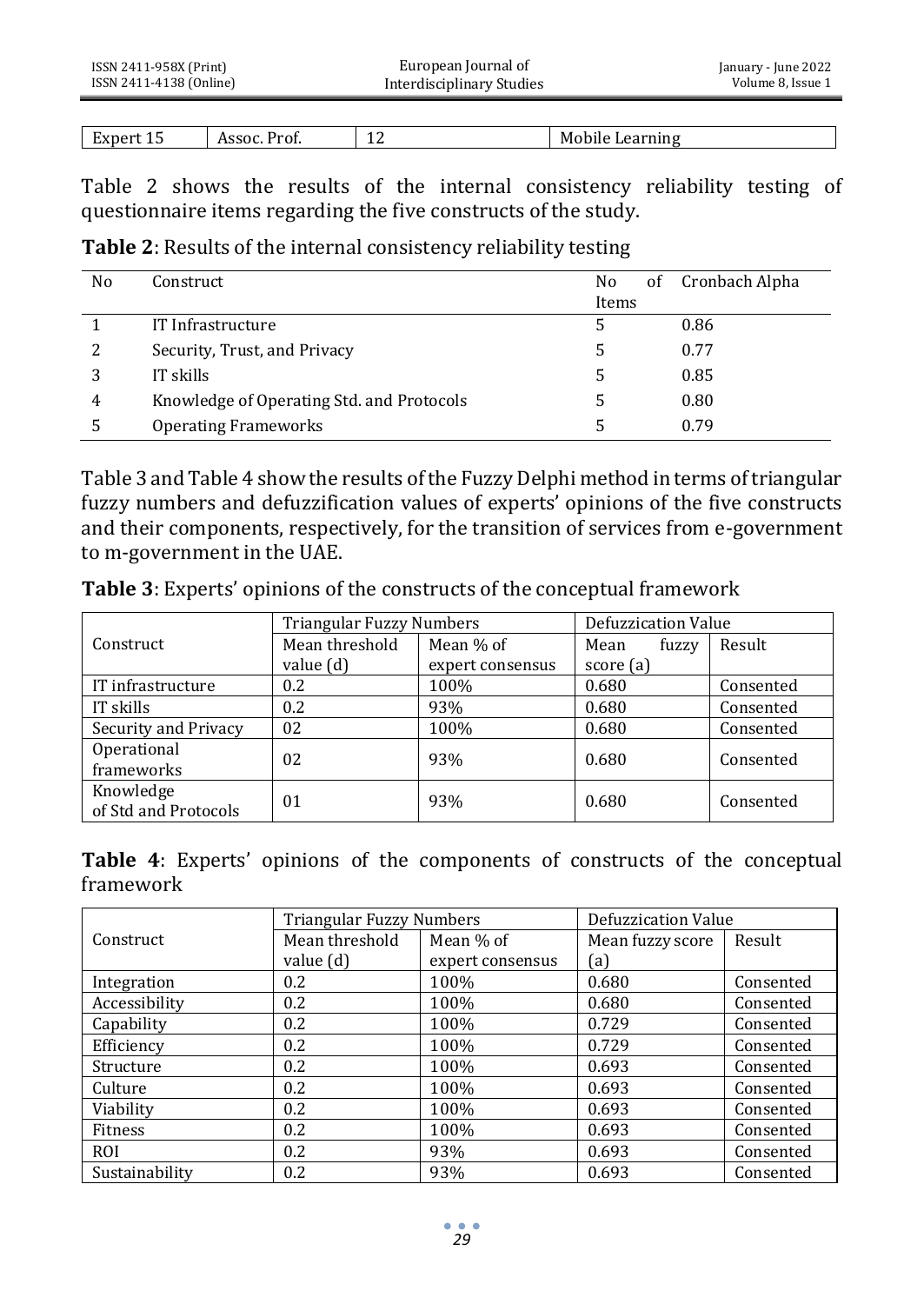## **Discussion, Conclusion, and Recommendations**

As shown in Table 1, the experts were made up of members of academia working in several public universities in the UAE, whose working experiences ranged from 5 to 25 years. In addition, they were vastly experienced in web design, applications design and development, information system, information technology, and mobile learning. These results highlight a strong diversity of the experts in related fields of technology, making their opinions of the study constructs highly reliable. As indicated in Table 2, the computed Cronbach's Alpha values of the questionnaire items ranged from 0.77 to 0.86, which exceeded the recommended value of 0.60, indicating high internal consistency of the scales of the research instrument in measuring the construct.

As indicated in Table 3, the mean percentages of experts' opinions of IT Infrastructure and Security and Privacy were both 100%. The remaining constructs, namely IT skills, Operational Frameworks, and Knowledge of Standards and Protocols attained mean percentages of experts' opinions of 93%. These results suggest that IT Infrastructure and Security and Privacy are extremely crucial to ensuring a successful transition of services from e-government to m-government in the UAE. Additionally, establishing proper infrastructures to handle the required services as well as employing the necessary techniques to safeguard the security and privacy of information are vital for an efficient transition from e-government to m-government (Miller, 2013).

As shown in Table 4, the experts' opinions on the components of IT infrastructure, namely Integration and Accessibility, attained a high level of consent at 100%, signifying that IT infrastructure must have the capacity to support high integration and accessibility to foster efficient maintenance and quality delivery of services to both governmental and private organizations. Likewise, the components of IT Skills, namely Capability and Efficiency, were deemed highly valid, with each attaining a mean percentage of experts' opinions of 100%. It can be reasonably argued that the availability of capable manpower is necessary for the efficient transition of services from e-government to m-government. In particular, such a transition entails highly capable, efficient professional with good knowledge and vast experiences in handling a wide spectrum of services in governmental and private organizations. Similarly, the components of Security and Privacy, namely Structure and Culture and efficiency, were also rated to be highly valid, as evidenced by their high mean percentages of experts' opinions of 100%. Specifically, this finding indicates that the structure of security measures for safeguarding data and maintaining the privacy of information is a vital component or aspect that needs to be seriously taken into account when making a transition of services from e-government to m-government.

Equally impressive, the components of Operational Framework, namely Viability and Fitness, were strongly accepted by the experts to be valid, with both equally attaining a mean percentage of experts' opinions of 100%. This finding signifies that a viable operational framework is important and crucial to handling the need of variable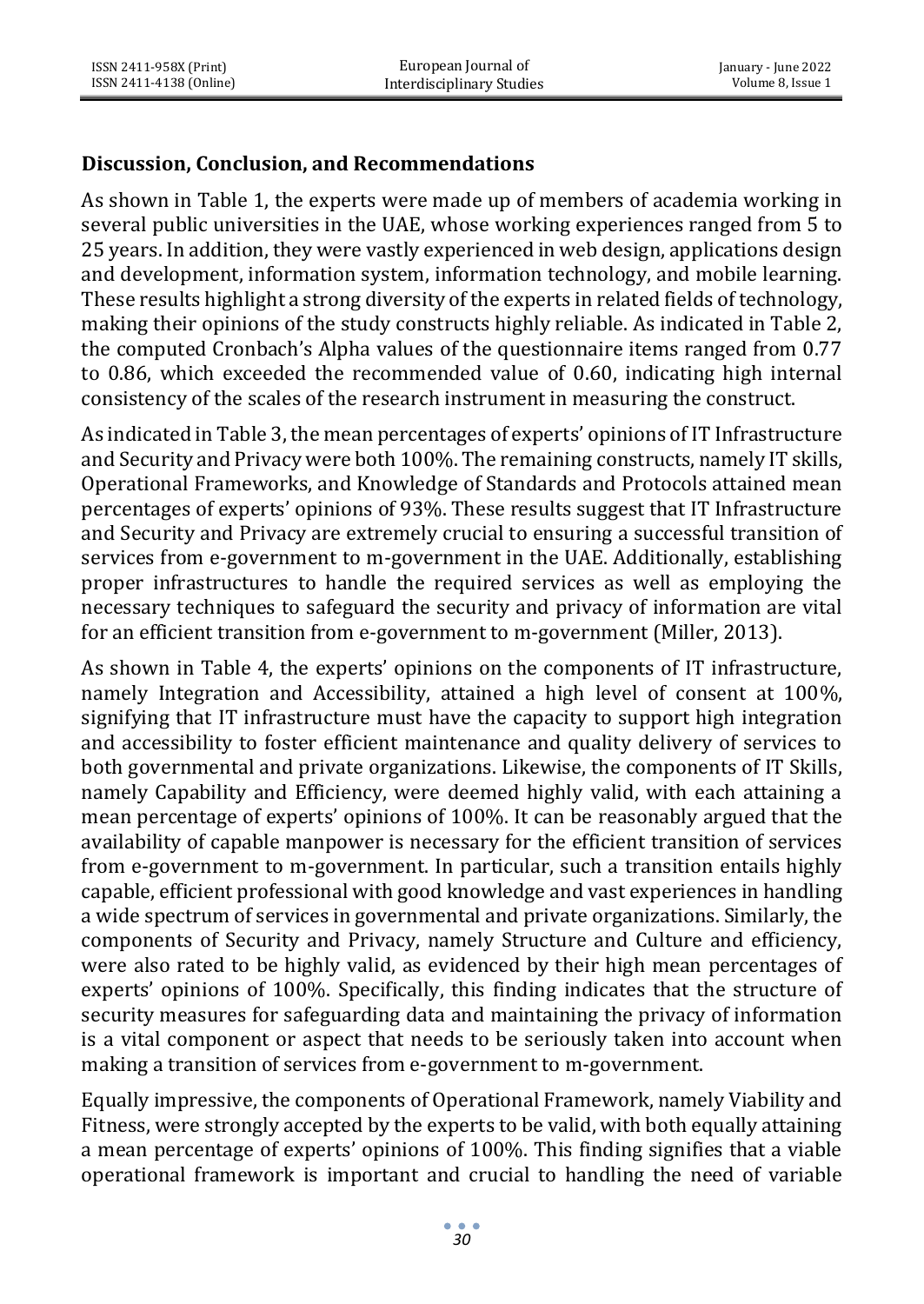| ISSN 2411-958X (Print)  | European Journal of       | January - June 2022 |
|-------------------------|---------------------------|---------------------|
| ISSN 2411-4138 (Online) | Interdisciplinary Studies | Volume 8. Issue 1   |

services. Hence, such an operational framework needs to be fitted with various dimensions of services. With such a framework, as implored by (Kushchu & Kuscu, 2003) governmental organizations can provide users with easy access to data using m-government in several alternative forms, such as voice, text messages, or video calls, to encourage the public to use the services that they offer. Meanwhile, the components of Knowledge of Standards and Protocols, namely Return of Investment and Sustainability, were deemed valid, with each component attaining a mean percentage of experts' opinions of 93%. Even though these components were not as highly rated as other components, there are, nevertheless, can be considered important too. This finding suggests that the return on investment and sustainability are important factors to the implementation of m-government, which can be prohibitively expensive for some nations. Surely, the former is paramount to justifying the cost of such an implementation and the latter to maintaining the operations of m-government on a long term. Thus, careful considerations of these two components must also be factored in making a transition from e-government to mgovernment.

As discussed, the findings of the validation of the conceptual framework based on the Fuzzy Delphi Method showed that the experts had reached a strong consensus regarding the validity of the five constructs of the study as well as their components, signifying that they are crucial aspects that may have significant impacts on the smooth transition of services from e-government to m-government in the UAE. From the practical standpoint, the validated conceptual framework help provide a greater insight into the understanding of potential challenges that relevant stakeholders have to face as they embark on making such an ambitious transition. Surely, such an understanding can help them become more prepared to deal with such challenges in implementing m-government (Alharmoodi & Lakulu, 2020). Arguably, more studies are required to examine the usability of the proposed conceptual framework for the transition of services from e-government to m-government from the perspective of practitioners working in the related fields.

### **References**

- [1] OECD/International Telecommunication Union (2011). M-Government: Mobile Technologies for Responsive Governments and Connected Societies. *OECD* http://dx.doi.org/10.1787/9789264118706
- [2] GAO (General Accounting Office), McClure, D. (2001). Electronic government: challenges must be addressed with effective leadership and management. <http://feapmo.gov/> links.asp.
- [3] Song, G. (2005). Transcending e-Government: a case of mobile government in Beijing. In *The First European Conference on Mobile Government.* Brighton.
- *[4]* Pandey. K. R., and K. S. V. Sekhar (2013). From e-Governance to m-Governance: The way forward. *e-Gov -Technological Framework,* 1–9*.*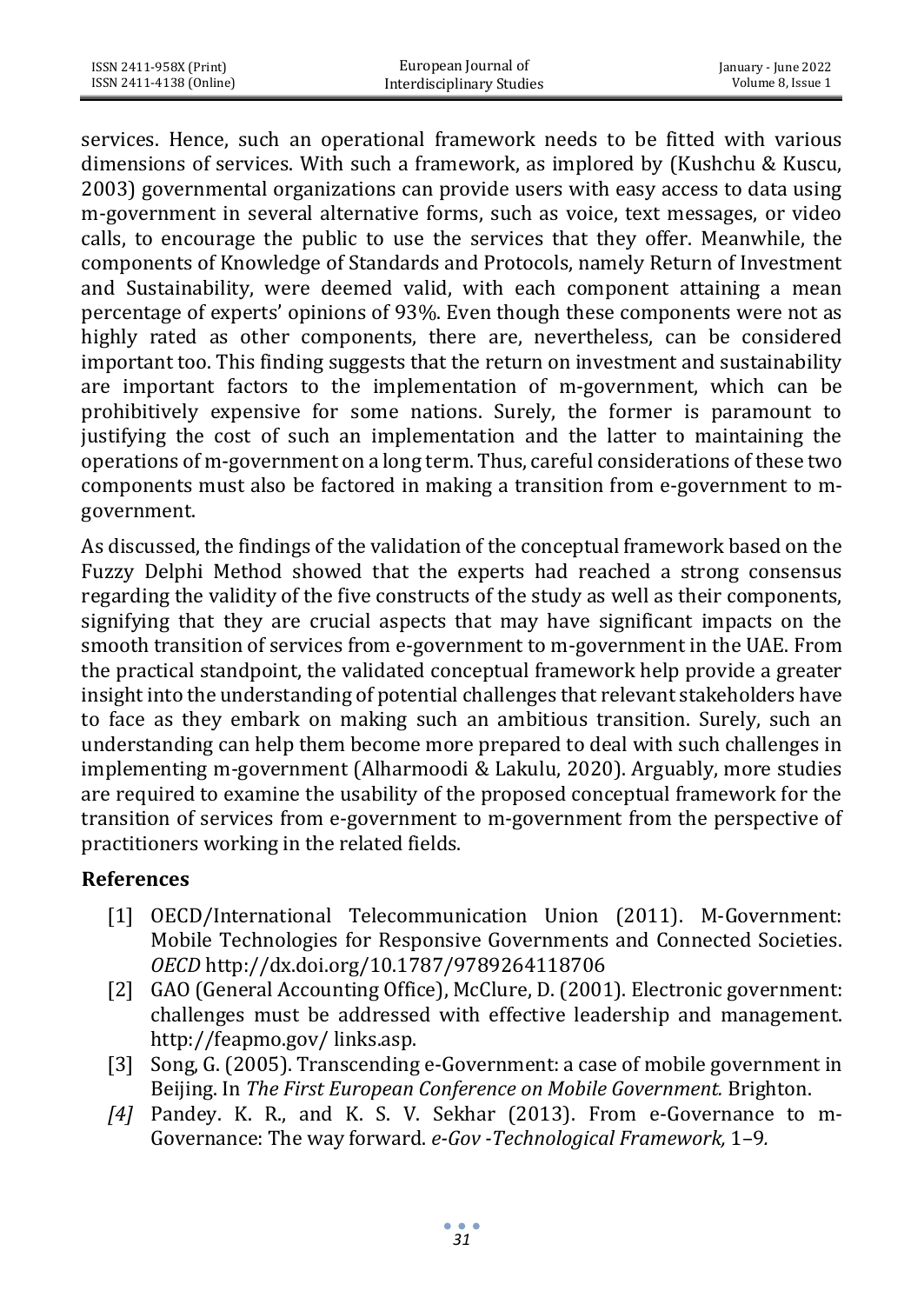- [5] Oui-Suk, U. (2010). Introduction of m.Government & IT Convergence Technology. *Working document, KAIST Institute for IT Convergence.* Daejeon, Republic of Korea.
- [6] Sharma and J. Gupta (2004). Web services architecture for m-government: issues and challenges. *Electronic Government, an International Journal, 1*(4)*,*  462-474.
- [7] Weerakkody, V., Janssen, M & Hjort-Madsen, K. (2007). Integration and Enterprise Architecture Challenges in E-Government: A European Perspective. *International Journal of Cases on Electronic Commerce,* 3, 13-35.
- [8] Abu-Shanab, E. (2012). Digital Government Adoption in Jordan: An Environmental Model. *The International Arab Journal of e-Technology (IAJeT), 2*(3), 129-135.
- [9] Al-Shboul, M., Rababah, O., Ghnemat, R., & Al-Saqqa, S. (2014). Challenges and factors affecting the implementation of e-government in Jordan. *Journal of Software Engineering and Applications, 7*(13), 11-21.
- [10] Qader, N. N., & Kheder, M. Q. (2016). Challenges and Factors affecting the implementation of e-Government in Iraq. *Journal of University of Human Development, 2*(3).
- [11] Al-Thunibat, A., Zin, N. A. M., & Ashaari, N. S. (2010). Mobile government services in Malaysia: Challenges and opportunities. In *International Symposium on Information Technology (ITSim)* (pp. 1244-1249). IEEE*.*
- [12] Fasanghari, M., & Samimi, H. (2009). A Novel Framework for M-Government Implementation. In *International Conference on Future Computer and Communication (ICFCC)* (pp.627-631). IEEE*.*
- [13] El-Kiki, T., & Lawrence, T. (2007). Emerging Mobile Government Services: Strategies for Success. *In 20th Bled eConference, eMergence: Merging and Emerging Technologies* (pp. 1–12).
- [14] Mukherjee, A., & Biswas, A. (2005). Simple implementation framework for mgovernment services. In *International Conference on Mobile Business (ICMB),*  (pp. 288-293). IEEE.
- [15] Antovski, L., & Gusev, M. (2005). M-Government Framework. In *Proceedings of the First European Conference on Mobile Government* (pp. 36-44).
- [16] Kim, Y., Yoon, J., Park, S., & Han, J. (2004). Architecture for implementing the mobile government services in Korea. *Conceptual Modeling for Advanced Application Domains*, 601-612.
- [17] http://dx.doi.org/10.1007/978-3-540-30466-1\_55.
- [18] Aloudat, A., Michael, K., Chen, X., & Al-Debei, M. M. (2014). Social acceptance of location-based mobile government services for emergency management. *Telematics and Informatics, 31*(1), 153-171.
- [19] Ndou, V. (2004). E-government for developing countries: opportunities and challenges. *The Electronic Journal on Information Systems in Developing Countries, 18*(1), 1-24